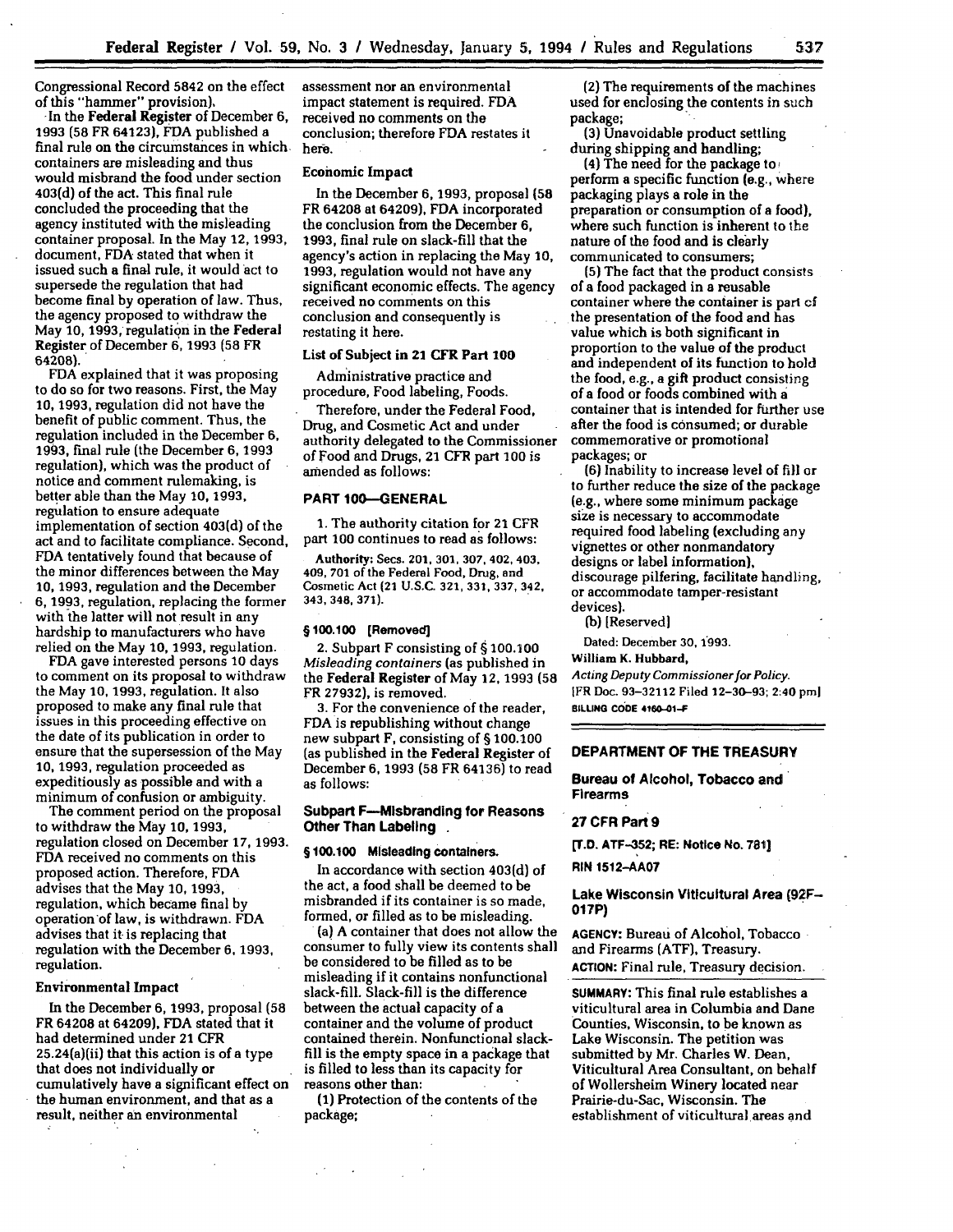the subsequent use of viticultural area names as appellations of origin in wine labeling and advertising will help consumers better identify the wines they may purchase, and will help winemakers distinguish their products from wines made in other areas

## **EFFECTIVE DATE:** February **4,** 1994.

**FOR FURTHER INFORMATION CONTACT:** Robert White, Wine and Beer Branch, Bureau of Alcohol, Tobacco and Firearms, **650** Massachusetts Avenue, NW., Washington, **DC 20226, (202-927- 823q1**

#### **SUPPLEMENTARY INFORMATION:**

### **Background**

**On August 23, 1978. ATF** published Treasury Decision **ATF-53** (43 **FR 37672,** 54624) revising regulations in **27** CFR part 4. These regulations allow the establishment of definite American viticultural areas. The regulations also allow the name of an approved viticultural area to be used as an appellation **of** origin in the labeling **and** advertising **of** wine.

On October **2, 1979, ATF** published Treasury Decision **ATF-60** (44 FR **56692)** which added a new part 9 to 27 CFR, providing for the listing of American viticultural areas. Section 4.25a(e)(l), title **27,** CFR, defines an American viticultural area as a delimited grape-growing region distinguishable **by** geographical features, the boundaries of which have been delineated in subpart **C of** part **9.** Section 4.25a(e)(2) outlines the procedure for proposing an American viticultural area. Any interested person may petition **ATF** to establish a grape- .growing region as a viticultural area. The petition should include:

(a) Evidence that the name of the proposed viticultural area is locally and/or nationally known as referring to the area specified in the petition;

**(b)** Historical or current evidence that the boundaries of the viticultural area are as specified in the petition;

(c) Evidence relating to the geographical characteristics (climate, soil, elevation, physical features, etc.) which distinguish the viticultural features of the proposed area from surrounding areas;

**(d)** A description **of** the specific boundaries of the viticultural area, based on features which can be found on United States Geological Survey **(U.S.G.S.)** maps of the largest applicable scale; and

**(e)** A copy of the appropriate **U.S.G.S.** map(s) with the proposed boundaries prominently marked.

# **Petition**

**ATF** received a petition from Mr. Charles W. Dean, Viticultural Area Consultant, on behalf of Robert P. Wollersheim and JoAnn **I.** Wollersheim, proprietors and landowners of Wollersheim Winery near Prairie-du-Sac, Wisconsin, to establish a viticultural area in south-central Wisconsin to be known as "Lake Wisconsin." The viticultural area is bounded by the shoreline of Lake Wisconsin and the Wisconsin River on the north and west. Wollersheim Winery is the sole winery located in the 28,000 acre viticultural area and **there** are currently twenty-three acres planted to wine grapes.

# Notice of Proposed Rulemaking

In response to Mr. Wollersheim's petition, **ATF** published a notice of proposed rulemaking Notice No. **781,** in the Federal Register on September 24, 1993 **(58** FR 49949), proposing the establishment of the Lake Wisconsin viticultural area. The notice requested comments from all interested persons **by** October **25, 1993.**

## Comments to Notice of Proposed **Rulemaking**

Seven comments were received concerning the proposal to establish the Lake Wisconsin viticultural area. **All** seven commenters stated that they fully support the proposed area as delineated in Notice No. **781.** One of the commenters was under the mistaken impression that this area had been proposed to be called the Roxbury Viticultural District. However, despite the misunderstanding about the name, this commenter stated in his letter that he heartily supports the establishment of a new viticultural area in this part **of** Wisconsin which includes the Wollersheim Winery.

#### Viticultural Area Name

The place-name "Lake Wisconsin" was first used ca. **1917** to describe a widened section of the Wisconsin River that was submerged when the Baraboo hydroelectric dam was constructed one mile upriver from the town of Prairiedu-Sac. A travel brochure and map produced **by** the Lake Wisconsin Chamber of Commerce in **1989,** entitled Lake Wisconsin Chamber Recreation-Area Vacationland, shows various recreational and tourist facilities in the Lake Wisconsin viticultural area. The viticultural area has a long history of wine grape growing and wine making activity. Agoston Haraszthy, an immigrant from Hungary well known as an early pioneer in the American wine industry, first planted wine grapes on

Wollersheim Winery property in 1847. Cold winter temperatures frustrated this early attempt to establish grapevines and two years later Haraszthy moved to California. However, wine grape growing and wine making continued in this area until **1900.** Because of its role in the early history of Wisconsin, Wollersheim Winery and the adjacent homestead were listed on the National Register of Historic Places in **1976.**

#### **Evidence of Boundaries**

The boundaries of the Lake Wisconsin viticultural area are clearly shown on two U.S.G.S. quadrangle maps, Sauk City, Wisc. and Lodi, Wisc. The Sauk City, Wisc. quadrangle map shows the viticultural area to be bounded by the shoreline of Lake Wisconsin and the Wisconsin River on the north and west. The southern boundary is defined by Mack Road and State Highway Y, and the eastern boundary, shown on the Lodi, Wisc. quadrangle map, follows State Highway Y, State Highway **60,** State Highway 113, and Spring Creek. The petitioner states that some of the natural boundary features, which closely approximate some of the roads and highways used as boundaries for. this viticultural area, can be found on county maps, plat maps and county atlases dating back to 1861.

#### **Geographical Features**

The Wisconsin River (of which Lake Wisconsin is a part) is a major natural feature of the State and of the region. It is the largest river in the State after the Mississippi River, of which it is a major tributary. Roads and highways define the southern boundary of the Lake Wisconsin viticultural area. The landscape of the viticultural area is comprised of discontinuous end" moraines interspersed with ground moraines and occasional outwash plains. The landscape outside the southern boundary is of higher elevation and is comprised of rolling, hummocky upland with some outwash material. The eastern boundary, which closely approximates Spring Creek, identifies an area of low relief, continuous and intermittent stream drainage, and marsh. To the east of Spring Creek and outside the viticultural area is a glaciated upland plain where the landscape is generally of higher elevations and comprised of end moraines with little or no outwash material.

### **Topography and Elevation**

The vineyards in the viticultural area are located at an elevation of **800-900** feet along south and southwest facing slopes of **10-40** percent gradient. This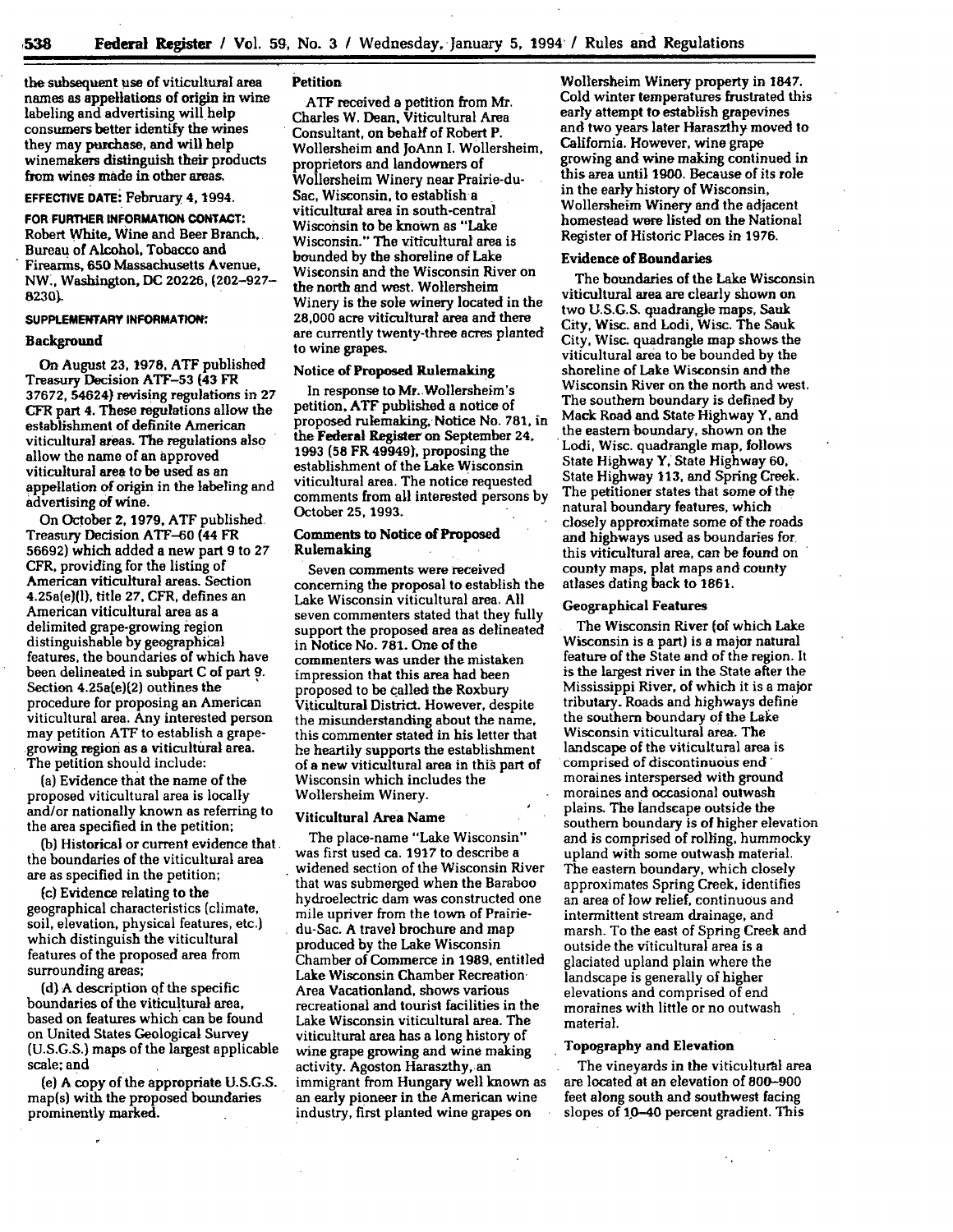combination of elevation, aspect, and relief contributes to the well-drained quality of the vineyard soils, the free circulation of air in summer and winter, and the locally longer growing season. Outside the viticultural area to the north and west, higher elevations of **900- 1,200** feet increase the risk of wind damage to grapevines, or the soils become too shallow for successful grape cultivation where bedrock is nearer the surface or exposed. Outside the viticultural area to the east, elevations between **720** feet (Wisconsin River level) and **800** feet are generally less well drained or are saturated during periods of rainfall or snowmelt.

#### Climate

The Lake Wisconsin viticultural area benefits from the microclimate effects of the lower Wisconsin River valley. The river moderates winter temperatures in the viticultural area several degrees higher than areas north and west of the river or further south. Air circulation within the river valley helps prevent. cold air accumulation and frost pockets from forming in the vineyards. In summer, the river valley and limestone bluffs along the river's edge serve **to** channel air currents and increase localized air circulation, protecting the vineyards from mildew-and rot in hot, humid weather:

The viticultural area has a mean precipitation of twenty-nine inches, one inch less than the average rainfall in the area north and east, three inches less than the average rainfall in the area to the west, and two inches less than the State average. The petitioner describes the viticultural area as an "island" of locally below-average rainfall and drier. soils conducive to the grapevines concentrating their vigor in ripening fruit. The viticultural area has a growing season of 140-160 days, ten to twenty days longer than across the river to the west and to the north. The additional frost-free period allows the grapes to reach maturity before the onset of winter cold.

### Soil

The Wisconsin River forms an approximate dividing line between the glaciated and unglaciated regions of south-central Wisconsin. Soils primarily of glacial till and outwash material are found east of the river valley and characterize the soils in the viticultural area. The unglaciated "driftless" soils west of the valley result from significant differences in soil parent materials, microrelief, and drainage. The soils that support viticulture within the viticultural area are Typic Hapludalfs of mixed mineral material and silty or

loamy texture. **All** are underlain **by** gravelly or sandy loam glacial till or **by** dolomitic bedrock. The soils are typically well drained and about **36-60** inches deep on slopes and rolling areas of 2-45 percent gradient. The soils outside the viticultural area to the north and west are predominately unglaciated, and so are not underlain **by** glacial till and contain less outwash material. The soils outside the area to the south and east, although glacially derived, are found on topography of rolling upland with fewer limestone outcrops and no outwash plains. The soils there have formed **on** slightly higher elevations over discontinuous end and ground moraines.

#### Viticultural Area Boundary

The boundary of the Lake Wisconsin viticultural area maybe found on two United States Geological Survey **(U.S.G.S.)** maps with a scale of 1:24,000. The boundary is described in § 9.146.

# Executive Order **12866**

It has been determined that this rule is not a significant regulatory action, because

**(1)** It will not have an annual effect on the economy of **\$100** million or more or adversely affect in a material way the economy, a sector of the economy, productivity, competition, jobs, the environment, public health or safety, or State, local or tribal governments or communities;

(2) Create a serious inconsistency or otherwise interfere with an action taken

or planned by another agency;<br>(3) Materially alter the budgetary impact of entitlements, grants, user fees, or loan programs or the rights and obligations of recipients thereof; or

(4) Raise novel [egal or policy issues arising out of legal mandates, the President's priorities, or the principles set forth in Executive Order **12866.**

#### Regulatory Flexibility Act

It is hereby certified that this regulation will not have a significant economic impact on a substantial number of small entities. The establishment of a viticultural area is neither an endorsement nor approval **by ATF** of the quality of wine produced in the area, but rather an identification **of'** an area that is distinct from surrounding areas. This process merely allows wineries to more accurately describe the origin of their wines to the consumers, and helps consumers identify the wines they purchase. Designation of a viticultural area itself has no significant economic impact because any commercial advantage can come only from consumer acceptance of wines

made from grapes grown within the area. In addition, no new recordkeeping or reporting requirements are imposed. Accordingly, a regulatory flexibility analysis is not required.

## Paperwork Reduction Act

The provisions of the Paperwork Reduction Act of **1980,** Public Law **96-** 511, 44 U.S.C. Chapter **35,** and its implementing regulations, 5 CFR Part **1320,** do not apply to this final rule because no requirement to collect information is imposed.

#### Drafting Information

The principal author of this document is Robert White, Wine and Beer Branch, Bureau of Alcohol, Tobacco and Firearms.

### List **of** Subjects in **27 CFR Part 9**

Administrative practice and procedure, Consumer protection, Viticultural areas, and Wine.

#### **Authority and Issuance**

Accordingly, Title **27,** Code of Federal Regulations, part **9,** American Viticultural Areas, is amended as **follows:**

## **PART 96-AMERICAN VITICULTURAL AREAS**

**Paragraph 1.** The authority citation for part 9 continues to read as follows:

Authority: **27 U.S.C** 205.

Par. 2. Subpart **C** is amended **by** adding § 9.146 to read as follows:

### **Subpart C-Approved American Viticultural Areas**

#### **§9.A46 Lake Wisconsin.**

(a) *Name.* The name of the viticultural area described in this section is "Lake Wisconsin."

*(b) Approved maps. The* **appropriate** maps for determining the **boundary of** the "Lake Wisconsin" viticultural area are two **U.S.G.S. 7.5** minute series topographical maps of the 1:24,000 scale. They are titled:

**(1)** "Sauk City, Wis.," **1975;** and

(2) "Lodi, Wis.," **1975.**

(c) *Boundary.* The Lake Wisconsin viticultural area is located in Columbia and Dane Counties, Wisconsin. The boundary is as follows:

**(1)** The point of beginning is on the "Lodi, Wisc." U.S.G.S. map in the northeast quarter-section of section **17,** Lodi Township, Columbia County, where Spring Creek enters Lake Wisconsin;

(2) From the point of beginning, follow the southern shoreline of Lake Wisconsin northwest to where Lake